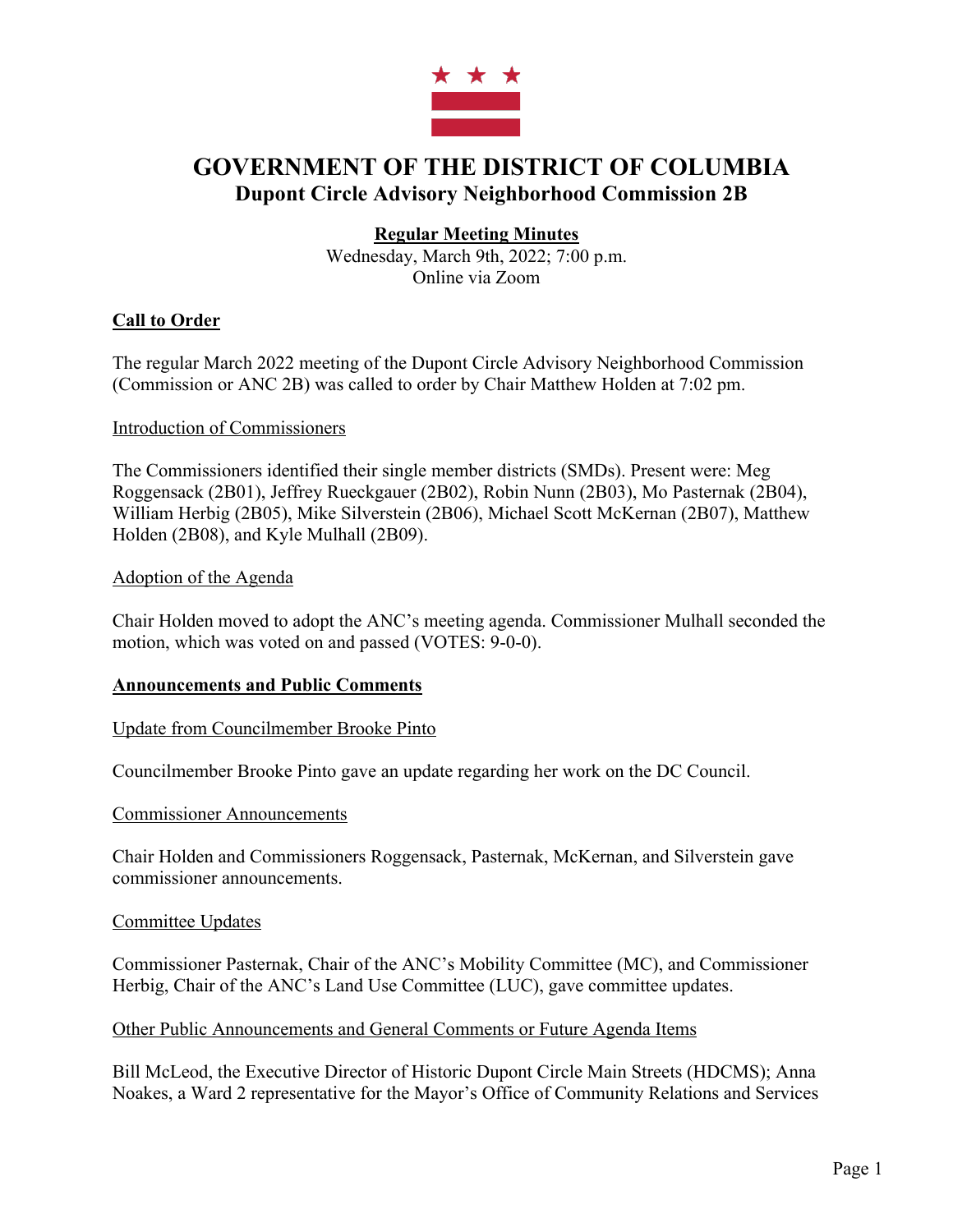(MOCRS); Nick DelleDonne, the President of the Dupont East Civic Action Association (DECAA); and Diane Quinn, a Board Member for the Dupont Circle Citizens Association (DCCA), gave other public announcements and general comments or future agenda items.

# **Land Use Agenda**

1145 17th Street NW – Landmarking Application for the National Geographic Headquarters

and

1145 17th Street NW – Landmarking Application for the National Geographic Headquarters

Commissioner Herbig moved to adopt a proposed resolution regarding the matter. Commissioner Rueckgauer seconded the motion, which was voted on and passed (VOTES: 9-0-0). The resolution reads as follows:

WHEREAS, the DC Preservation League has submitted an application to the Historic Preservation Review Board (HPRB) for the historic landmark designation of the building at 1145 17th Street NW ("Stone Building"), zoned D-6 and located within ANC 2B05, for the purpose of recognizing and preserving the building at that address,

WHEREAS, the National Geographic Society (NGS) has submitted an application to the HPRB for the historic landmark designation of the parcels located on the northern half of the block surrounded by L Street, 17th Street, M Street, and 16th Street NW, on which are located one building at 1145 17th Street NW ("Stone Building"), and two at 1156 16th Street NW ("Hubbard Hall" and "Administration Building and Addition"), zoned D-2 or D-6, for the purpose of recognizing the critical importance and significant contributions of the NGS to the culture of Washington, DC, the nation, and the world, and preserving the buildings and site which are the origin of the worldly contributions created by the NGS at those addresses, their international home,

WHEREAS, ANC 2B's Land Use Committee (LUC) reviewed the submitted nominations at its duly-noticed monthly meeting on March 2, 2022,

WHEREAS, each of the buildings is old enough to be eligible for historic preservation status, with Hubbard Hall, the Administration Building and Addition, and the Stone Building having been completed in 1904, 1912-1931, and 1964, respectively,

WHEREAS, the buildings were designed by a series of architects renowned during their years of work, including Hornblower & Marshall, Arthur B. Heaton, and Edward Durell Stone, respectively, and serve as distinctive examples of successive historical architectural movements, including classical revivalism and new formalism,

WHEREAS, members of the LUC agreed with the applicants that each of these buildings offers an important contribution to the architectural and cultural history of Washington, DC and should be considered as an ensemble in this matter,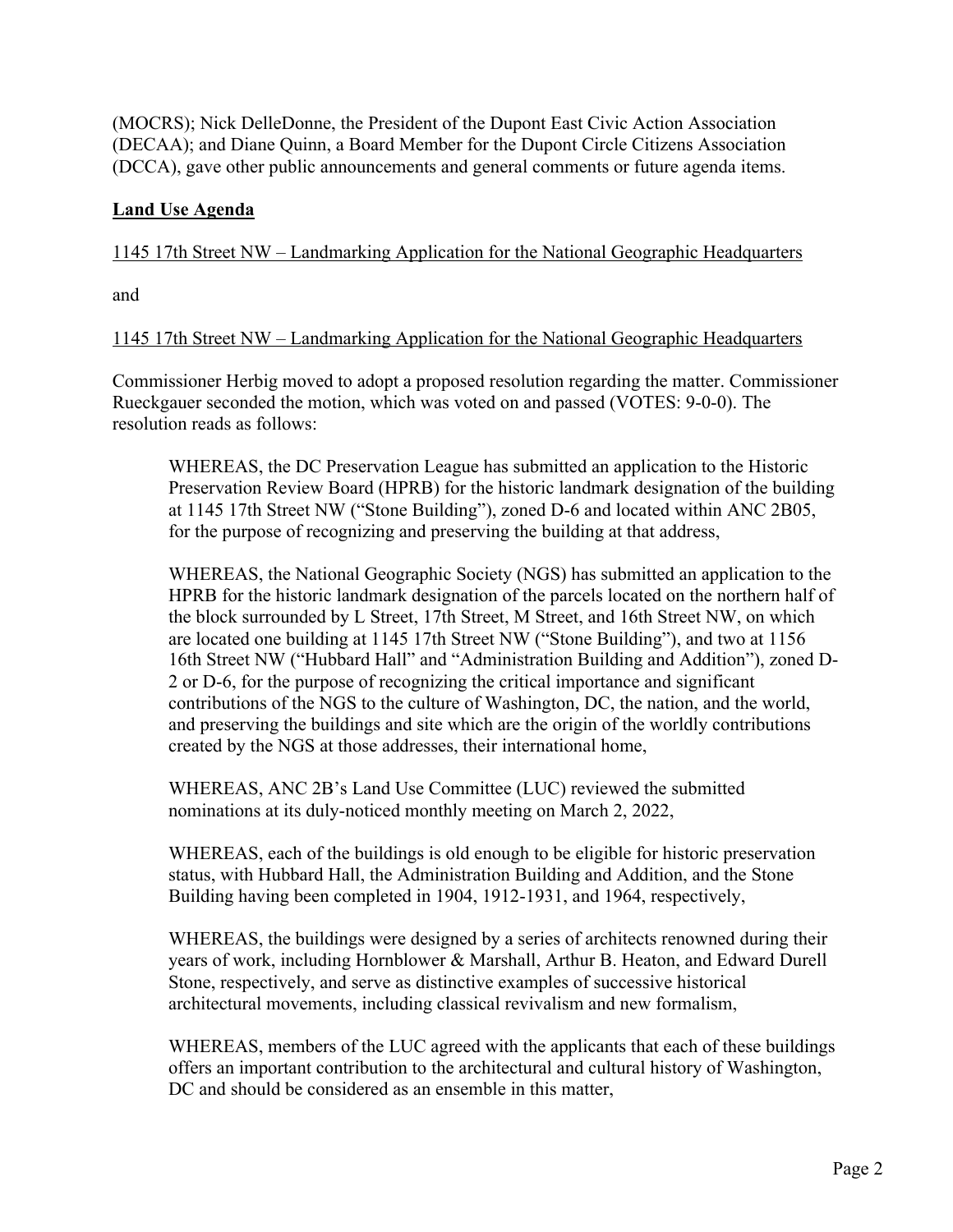WHEREAS, each of the two applicants agreed that the other applicant's proposal was complementary and non-conflicting with their own application, and

WHEREAS, by law, the HPRB gives "great weight" to recommendations in duly adopted ANC resolutions and carefully considers the views of community organizations and citizens per DC Code 1-309-10  $(d)(3)(a)$ .

THEREFORE, BE IT RESOLVED that ANC 2B supports both proposed historic landmark designations as presented to HPRB.

BE IT FURTHER RESOLVED that ANC 2B requests that the ANC's Chair, the Land Use Committee's Chair, and the ANC's Executive Director be sent copies of the final actions as approved by the HPRB and/or HPRB staff.

# 1527-1529 18th Street NW – Concept / Add Fourth and Fifth Floor Additions at Roof; Remove Fire Escapes

Commissioner Herbig moved to adopt a proposed resolution regarding the matter. Commissioner McKernan seconded the motion, which was voted on and passed (VOTES: 9-0-0). The resolution reads as follows:

WHEREAS, the University of Utah has submitted Historic Preservation Review Board (HPRB) application #22-172 for a renovation and expansion of the property at 1527-1529 18th Street NW, zoned MU-15 and located within ANC 2B07, for the purpose of creating a dormitory and events venue called the Orrin G. Hatch Center for the university and affiliated students participating in internships in Washington, DC,

WHEREAS, the buildings at 1527-1529 18th Street NW are not on the historic register but are contributing structures within the Dupont Circle Historic District,

WHEREAS, ANC 2B's Land Use Committee (LUC) reviewed the submitted concept plans at its duly-noticed monthly meeting on March 2, 2022,

WHEREAS, the concept plans propose the renovation of two attached townhomes along 18th Street NW, plus minor improvements to a carriage house on the same parcel, located along the alley between Church Street and Q Street NW,

WHEREAS, the concept plans include accommodations for up to fifty students working in Washington during all parts of the year from the University of Utah and potentially other universities in that state,

WHEREAS, the concept plans would add a rear addition to the building's fourth floor, add a new fifth floor, create roof decks on the western and eastern sides of the building extending from the fifth floor, and remove accessory external stairs on the building facade,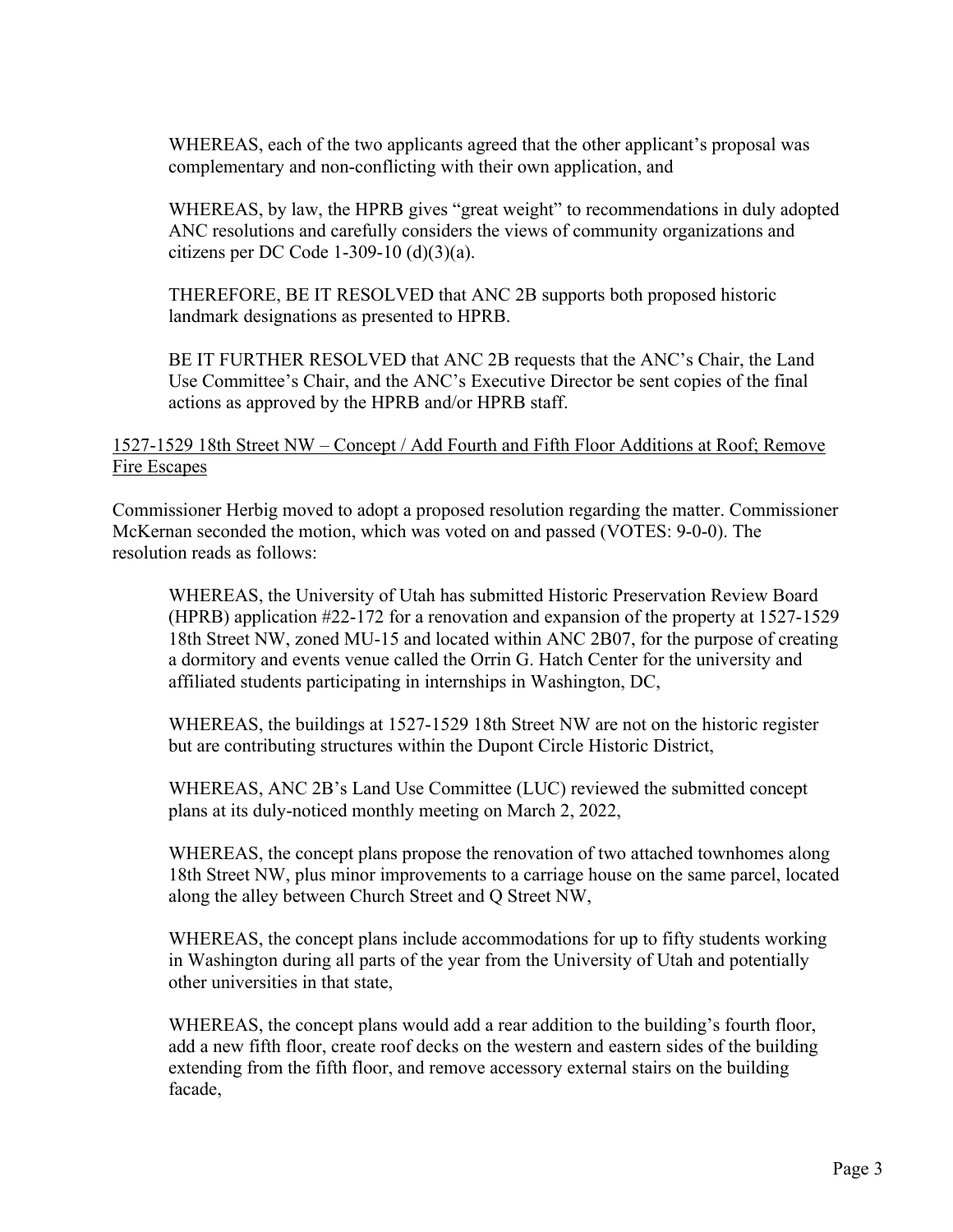WHEREAS, the concept plans show that the proposed additions to the building would not be visible by pedestrians on 18th Street or Church Street NW, but are visible on the secondary rear elevation from Church Street NW, which we find unobjectionable,

WHEREAS, the concept plans propose locating an emergency generator between the building facade and 18th Street and the public alley just north of Church Street NW, plus adding new condensing units in front of the existing carriage house, each enclosed by either landscaping or fencing, or a combination of the two,

WHEREAS, the LUC suggested the following changes:

• Placing a generator between the building facade and 18th Street NW would serve only to negatively impact the adjacent public realm in this context and set an inappropriate precedent for the community. It is recommended that an alternative location for the generator – prioritizing areas of least visibility and shielded from public space – be identified by the applicants, including the same or similar location in a below grade vault that is lined with sound absorbing material.

WHEREAS, by law, the HPRB gives "great weight" to recommendations in duly adopted ANC resolutions and carefully considers the views of community organizations and citizens per DC Code 1-309-10  $(d)(3)(a)$ .

THEREFORE, BE IT RESOLVED that ANC 2B supports HPRB application #22-172 pursuant to the following:

• Relocating the generator to a location of least visibility, shielded from public space, and not between the building facade and 18th Street NW.

BE IT FURTHER RESOLVED that ANC 2B requests that the ANC's Chair, the Land Use Committee's Chair, and the ANC's Executive Director be sent copies of the final concept design and actions as approved by the HPRB and/or HPRB staff.

# 1819 15th Street NW – Permit / Add Third Story and Reface Front and Side of Building

Commissioner Herbig moved to adopt a proposed resolution regarding the matter. Commissioner Mulhall seconded the motion, which was voted on and passed (VOTES: 9-0-0). The resolution reads as follows:

WHEREAS, applicant Nima Biabani has submitted Historic Preservation Review Board (HPRB) application #22-087 for the renovation and reconstruction of the property at 1819 15th Street NW, zoned RF-2 and located within ANC 2B09, for the purpose of creating two condominium units in a building that was previously occupied by a church,

WHEREAS, 1819 15th Street NW is located within, but is not a contributing building to, the U Street Historic District,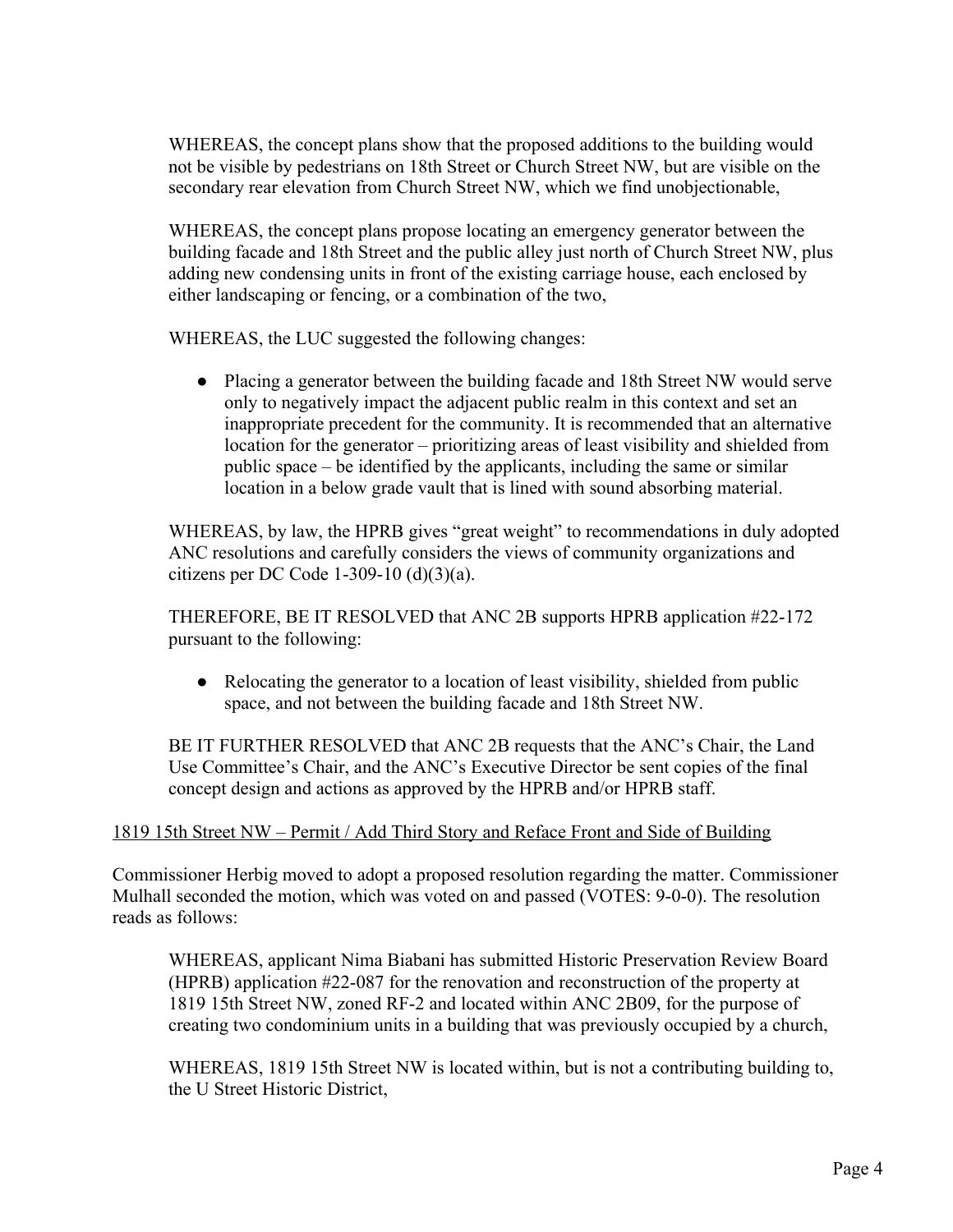WHEREAS, ANC 2B's Land Use Committee (LUC) reviewed the submitted concept plans at its duly-noticed monthly meeting on March 2, 2022,

WHEREAS, the concept plans indicate removing and replacing the primary building facade, which is in poor condition, and adding a third level, which is permissible by right under the parcel's zoning,

WHEREAS, the concept plans for the third level show a height and mansard-style roof that is similar to that of the building just to the north across Swann Street NW, as well as a height that is similar to that of a building on the same block of 15th Street NW a few parcels to the south,

WHEREAS, the concept plans propose creating two condominium units, one occupying the basement and first floor and the second occupying the second and third floors,

WHEREAS, the concept plans would add two HVAC units atop the roof to serve the residential units, as well as an external ladder system on the eastern (rear) facade of the building,

WHEREAS, LUC members were in agreement that the project's general aesthetics and scale would not be incompatible with its contextual neighbors and other buildings in the historic district,

WHEREAS, LUC members noted that the concept plans had considerably improved compared to initial drawings introduced to other community organizations for consideration, and

WHEREAS, by law, the HPRB gives "great weight" to recommendations in duly adopted ANC resolutions and carefully considers the views of community organizations and citizens per DC Code 1-309-10  $(d)(3)(a)$ .

THEREFORE, BE IT RESOLVED that ANC 2B supports HPRB application #22-087.

BE IT FURTHER RESOLVED that ANC 2B requests that the ANC's Chair, the Land Use Committee's Chair, and the ANC's Executive Director be sent copies of the final concept design and actions as approved by the HPRB and/or HPRB staff.

### 1776 Massachusetts Avenue NW – Concept / Façade Alterations

Commissioner Herbig moved to adopt a proposed resolution regarding the matter. Commissioner Pasternak seconded the motion, which was voted on and passed (VOTES: 9-0-0). The resolution reads as follows:

WHEREAS, Melissa Matthews has submitted Historic Preservation Review Board (HPRB) application #22-184 for the renovation of the property at 1776 Massachusetts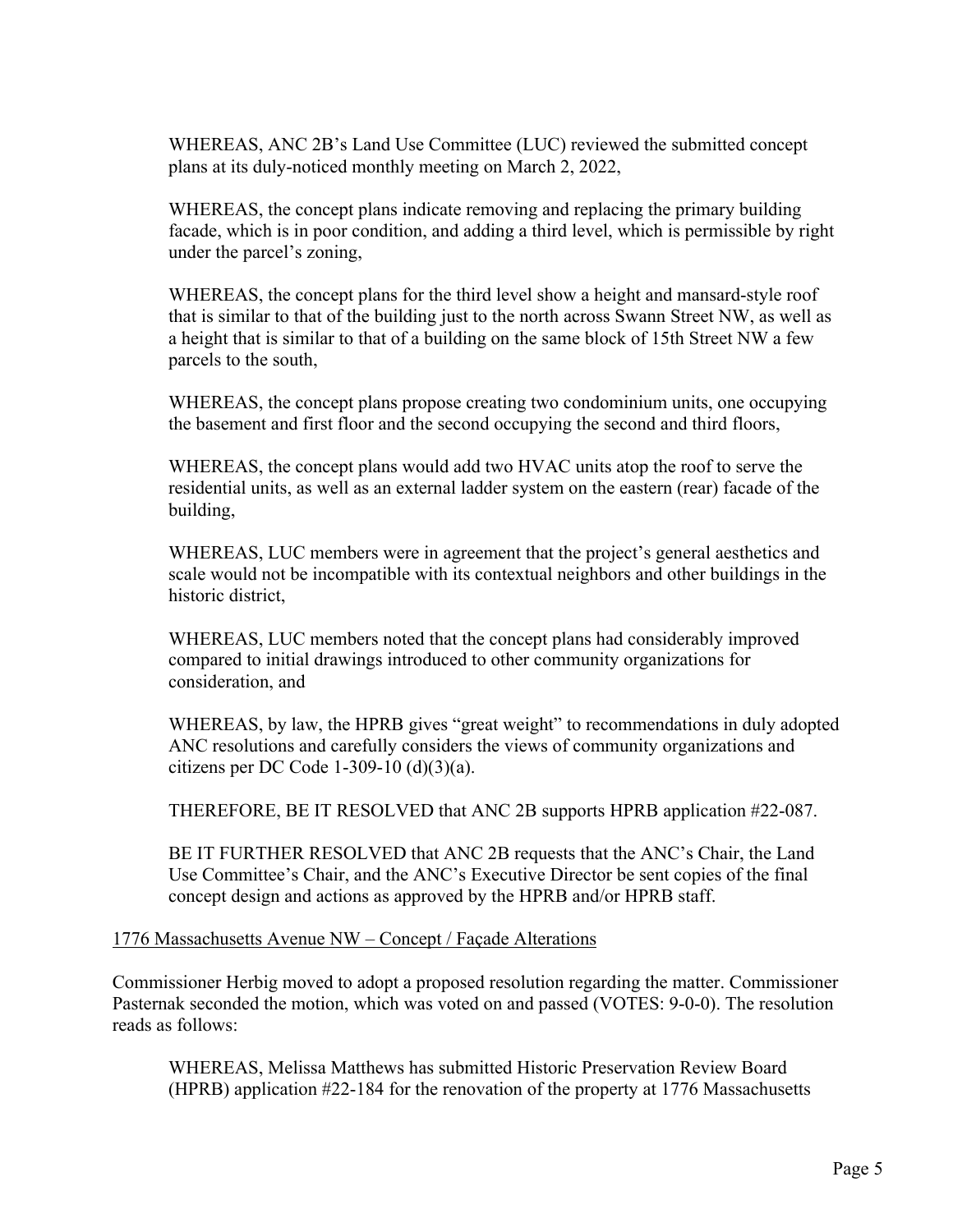Avenue NW, zoned MU-15 and located within ANC 2B05, for the purpose of creating a Class A office building for a future tenant,

WHEREAS, 1776 Massachusetts Avenue NW is located within, but is not a not contributing building to, the Dupont Circle Historic District and the Massachusetts Avenue Historic District,

WHEREAS, ANC 2B's Land Use Committee (LUC) reviewed the submitted concept plans at its duly-noticed monthly meeting on March 2, 2022,

WHEREAS, the concept plans include reconfiguring the bay windows, increasing the roof height to a rear portion of the building, creating an activated rooftop penthouse space, and building an addition to the ground floor outdoor space,

WHEREAS, the applicant provided two concept plans and the LUC unanimously preferred the "tripartite" alternate plan,

WHEREAS, the LUC suggested the following changes:

● Reconfiguring the proposed ground level horizontal garage-style door to a vertical-style operable door system, such as NanaWall, that is more in keeping with the overall building composition. The industrial character that would be created by the garage-style door would detract from the overall proposed building design and negatively contribute to the Dupont Circle Historic District and the Massachusetts Avenue Historic District.

WHEREAS, by law, the HPRB gives "great weight" to recommendations in duly adopted ANC resolutions and carefully considers the views of community organizations and citizens per DC Code 1-309-10  $(d)(3)(a)$ .

THEREFORE, BE IT RESOLVED that ANC 2B supports HPRB application #22-184 pursuant to the following:

- Advancing the "tripartite" alternate plan for the façade,
- Addressing ground level design concerns by replacing the garage-style door with a vertical-style operable door system, and
- Avoiding relocation of the transformer vault closer to the public sidewalk.

BE IT FURTHER RESOLVED that ANC 2B requests that the ANC's Chair, the Land Use Committee's Chair, and the ANC's Executive Director be sent copies of the final concept design and actions as approved by the HPRB and/or HPRB staff.

# **General Agenda**

Consideration of a Resolution Regarding Dupont Underground's Proposed Painting of a Mural on the Side Wall of Cairo Wine & Liquor at 1618 17th Street NW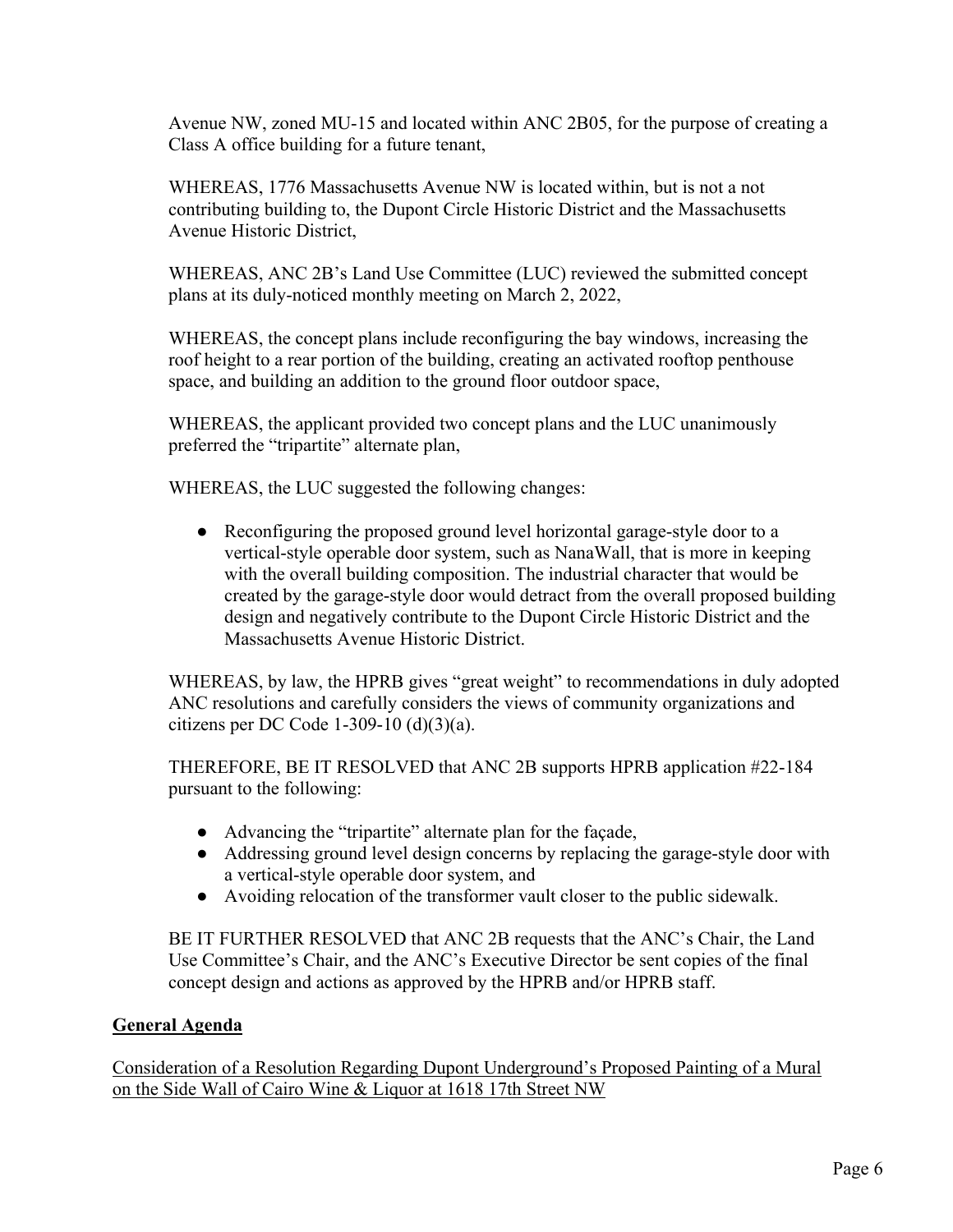Chair Holden moved to adopt a proposed resolution regarding the matter. Commissioner Roggensack seconded the motion, which was voted on and passed (VOTES: 9-0-0). The resolution reads as follows:

ANC 2B's supports Dupont Underground's proposed painting of a mural on the side wall of Cairo Wine & Liquor at 1618 17th Street NW and supports any permits that may be required for the project.

### Discussion Regarding the Ongoing Ward 2 ANC Redistricting Process

Austin Naughton, Chair of the Ward 2 ANC Redistricting Task Force, gave a presentation regarding the ongoing Ward 2 ANC redistricting process and answered questions from commissioners and meeting attendees.

### Consideration of a Resolution Regarding the ANC 2B Mobility Committee's Intersection Audit

Commissioner Pasternak moved to adopt a proposed resolution regarding the matter. Chair Holden seconded the motion, which was voted on and passed (VOTES: 9-0-0). The resolution reads as follows:

WHEREAS, ANC 2B believes that pedestrian safety is essential and has passed a plethora of resolutions in support of improved safety,

WHEREAS, ANC 2B recognizes that Dupont Circle has safer infrastructure than other parts of the city but that all residents deserve safer streets than the ones that have contributed to the death of 80 people in the last 2 years,

WHEREAS, members of the Dupont Circle community mobilized to conduct an audit of 192 of the intersections across the neighborhood, demonstrating a concern for safety,

WHEREAS, the audit found 25 intersections that do not have ramps for wheelchairs or strollers to safely travel,

WHEREAS, the audit found that fewer than 10% of intersections in ANC 2B prohibit turns on red across all streets,

WHEREAS, the audit found that just 15 of the intersections have bump outs at every corner,

WHEREAS, the audit builds on existing efforts seeking to gain the attention of the District Department of Transportation (DDOT) regarding these needs and was only justified based on the inadequacy of the pace of improvements, even as DDOT introduces new systems like the Traffic Safety Investigation (TSI) Dashboard,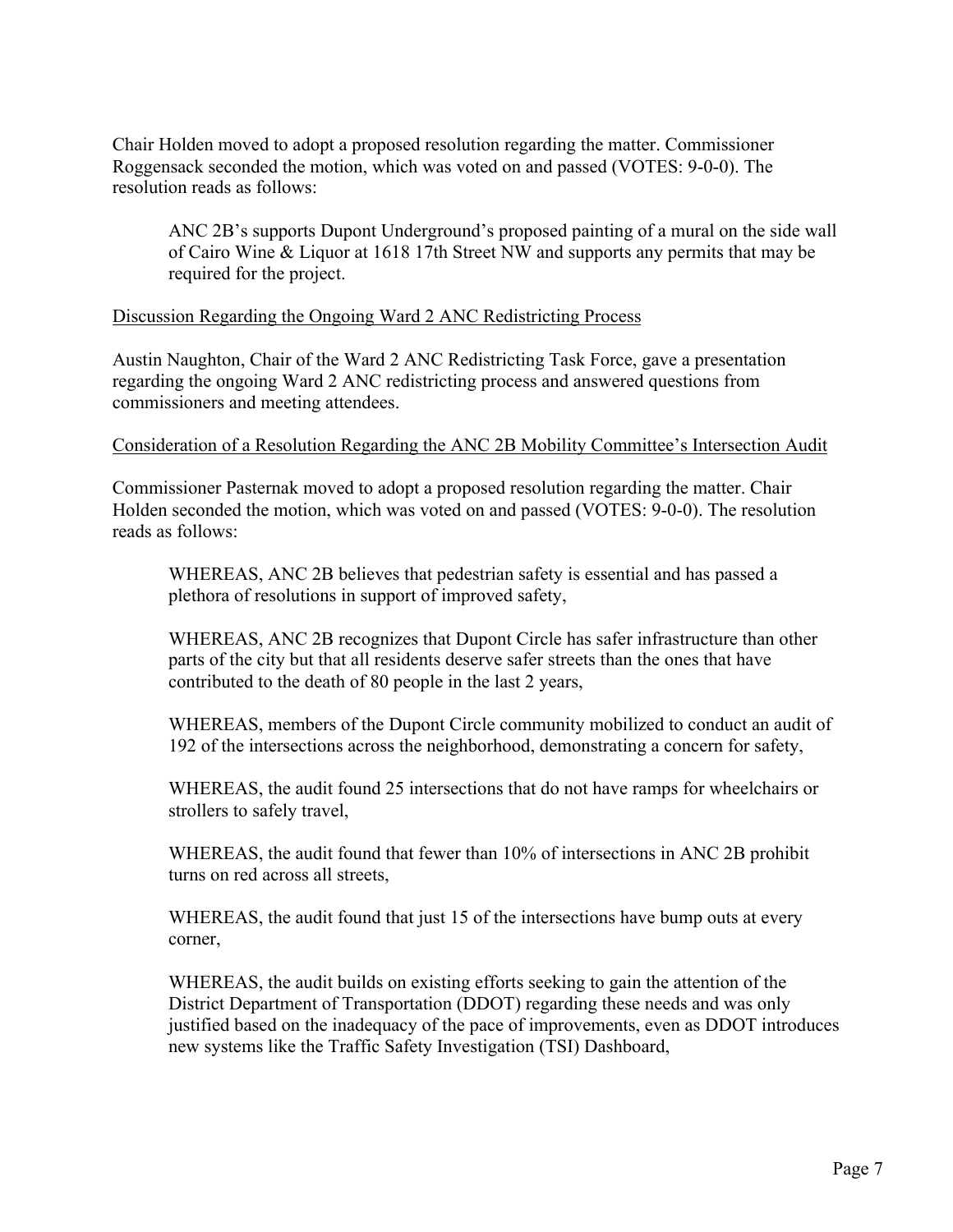WHEREAS, the audit helped identify priority intersections in all 9 of ANC 2B's single member districts that are unsafe and should be modified as soon as possible,

WHEREAS, the intersection of Florida Avenue and Connecticut Avenue NW was the subject of Notices of Intent (NOIs) #19-31-TOA and #19-32-TOA, which promised several safety improvements by the spring of 2019, yet, despite sustained effort by commissioners in ANC 2B and ANC 2D, these improvements have not been implemented,

WHEREAS, the latest design for the Connecticut Avenue Streetscape and Deck-Over Project includes additional improvements that go beyond those previously outlined in NOIs but is not expected to be completed until 2025,

WHEREAS, there is a Traffic Safety Investigation (#21-00348604) that is currently "Pending Installation" for Dupont Circle but efforts to learn more about the project from DDOT have been unsuccessful; concerns have been raised from the community both within and beyond the confines of the audit about this community gathering place,

WHEREAS, DDOT previously announced plans to close the inner lanes of the traffic circle following the P Street Streetscape Project, which was completed in 2007, but failed to implement the plan,

WHEREAS, the intersection of New Hampshire Avenue and 17th Street NW was another high priority intersection identified by community members in the audit and there is a TSI (#21-00569230) pending DDOT review,

WHEREAS, the intersection of 15th Street and Corcoran Street NW is an unsignalized intersection that requires eastbound and westbound pedestrians to cross two bike lanes, two parking lanes, and three lanes of high-speed vehicular traffic,

WHEREAS, the intersection of 14th Street and Swann Street NW is similar to the intersection of 15th Street and Corcoran Street NW in that it requires pedestrians to cross a major street without the aid of a traffic signal and this intersection has the additional complication of bus traffic on 14th Street NW,

WHEREAS, the intersection of Connecticut Avenue and K Street NW and the approach towards Farragut Square is an avenue of high-speed approach that endangers those near the crowded intersection and the Golden Triangle BID has submitted a traffic safety investigation (#21-00566727) that is currently pending,

WHEREAS, Scott Circle represents a portal between "official" and "hometown" DC, sitting just north of Black Lives Matter Plaza, but the audit revealed conditions that fail to create a welcoming space for pedestrians due to signal timing issues that contribute to an unsafe pedestrian experience,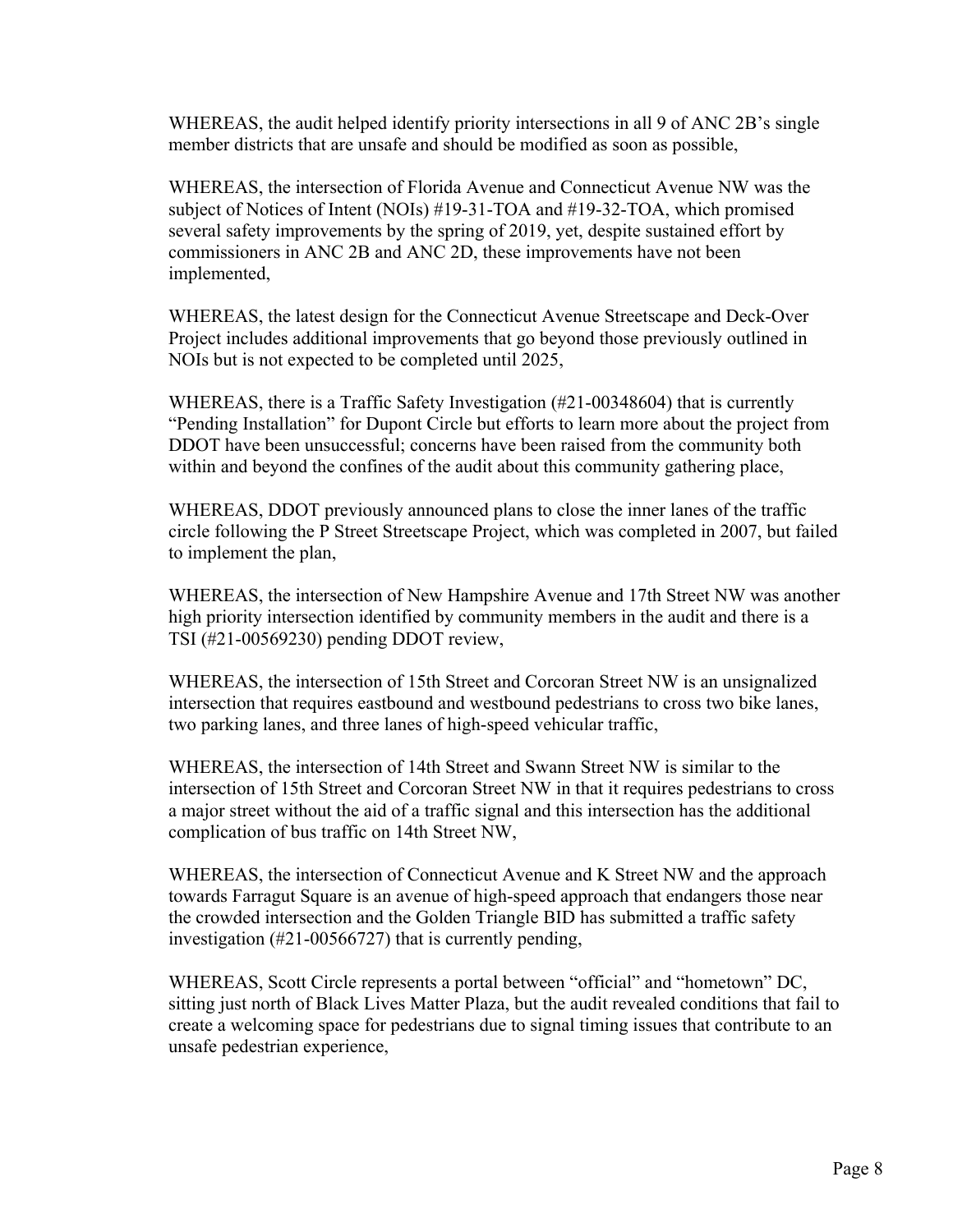WHEREAS, drivers on 22nd Street and 23rd Street near O Street NW are often observed driving at dangerously fast speeds and this area is of particular concern given the proximity to the School Without Walls at Francis-Stevens,

WHEREAS, the audit identified issues with the intersection at 18th Street and Church Street NW, which, despite being an unsignalized intersection, has lacked high-visibility crosswalks for several years and there is already a pending Traffic Safety Investigation (#21-00569260), and

WHEREAS, the intersection of 16th Street and U Street NW was an area of concern identified in the audit and in previous actions by ANC 2B and while DDOT has taken action to close the northeast slip lanes, more work is needed to be done and the scope of the pending Traffic Safety Investigation (#21-00269818) is unclear.

THEREFORE, BE IT RESOLVED that ANC 2B presents the attached summary and data and urges DDOT engineers to review comments and to think of pedestrians and people who live in neighborhood, not just trying to get cars through an area as quickly as possible.

BE IT FURTHER RESOLVED that ANC 2B asks DDOT to expedite the installation of audible pedestrian signals within Dupont Circle, including options that transmit the signal at a lower volume that may be more appropriate for residential areas.

BE IT FURTHER RESOLVED that ANC 2B requests that DDOT expeditiously installs ramps at all intersections in need of this essential streetscape feature as identified by the audit.

BE IT FURTHER RESOLVED that ANC 2B calls on DDOT to expand the implementation of leading intervals for pedestrians to the extent that it is a near uniform practice.

BE IT FURTHER RESOLVED that ANC 2B asks DDOT and the DC Council to enact reforms that advance safety in a systematic and automatic fashion that promotes safety through improved road design and increased bump outs without the need for an audit and targeted intersection-by-intersection advocacy.

BE IT FURTHER RESOLVED that ANC 2B requests a response on the status of each intersection identified in this resolution with a clear status update and timeline within 60 days of receipt of this resolution.

BE IT FURTHER RESOLVED that ANC 2B asks DDOT to install the improvements outlined in the Connecticut Avenue Streetscape and Deck-Over Project plans for the intersection of Connecticut Avenue and Florida Avenue NW sooner than the current timeline outlines and to recognize that safety cannot wait for a large-scale and transformative project.